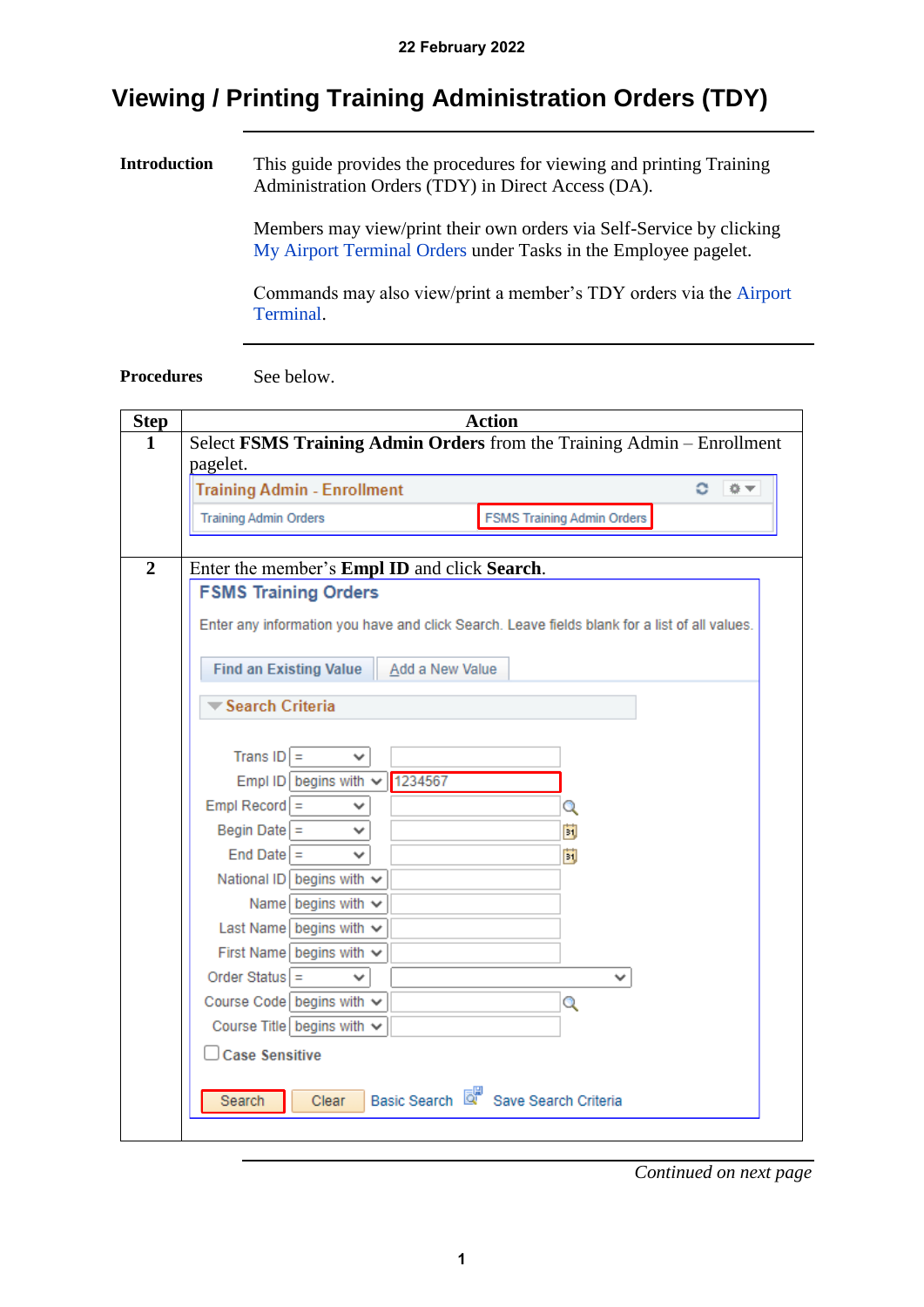# **Viewing / Printing Training Administration Orders (TDY), Continued**

**Procedures**,

continued

| 3                       |                                                                                  |                                                 |                                      |                           | <b>Action</b>                       |                                                                                                                                           |                           |                                                                                                   |
|-------------------------|----------------------------------------------------------------------------------|-------------------------------------------------|--------------------------------------|---------------------------|-------------------------------------|-------------------------------------------------------------------------------------------------------------------------------------------|---------------------------|---------------------------------------------------------------------------------------------------|
|                         | If the member has only a single TDY Order, it will automatically open.           |                                                 |                                      |                           |                                     |                                                                                                                                           |                           |                                                                                                   |
|                         | If the member has multiple TDY Orders, a list of all TDY Orders for the          |                                                 |                                      |                           |                                     |                                                                                                                                           |                           |                                                                                                   |
|                         | member will display. Select the appropriate Order Status.<br>Search<br>Clear     | Basic Search & Save Search Criteria             |                                      |                           |                                     |                                                                                                                                           |                           |                                                                                                   |
|                         | <b>Search Results</b>                                                            |                                                 |                                      |                           |                                     |                                                                                                                                           |                           |                                                                                                   |
|                         | <b>View All</b><br>Trans ID Empl ID Empl Record Name<br>271121212345670          | <b>River Tam RIVER</b>                          | E <sub>3</sub><br><b>AD</b>          |                           | Ready                               | First Name Salary Grade Employee Classification Order Status Begin Date End Date Course Code Course Title<br>08/22/2021 10/15/2021 210160 | STOREKEEPER (blank)       | First (4) 1 of 1 (b) Last<br><b>Actual Depart Date Department Authority</b><br>(blank)<br>(blank) |
|                         |                                                                                  |                                                 |                                      |                           |                                     |                                                                                                                                           |                           |                                                                                                   |
| $\overline{\mathbf{4}}$ | the Order Action drop-down.                                                      |                                                 |                                      |                           |                                     |                                                                                                                                           |                           | The Training Admin Order tab will display. To Print, select Print Order from                      |
|                         | To View the travel details (depart/report rows) of the Order, scroll down the    |                                                 |                                      |                           |                                     |                                                                                                                                           |                           |                                                                                                   |
|                         | page to Travel Orders and select View All.                                       |                                                 |                                      |                           |                                     |                                                                                                                                           |                           |                                                                                                   |
|                         | <b>Training Admin Order</b>                                                      | <b>Order Notes</b>                              | <b>Order Funding</b>                 |                           | <b>Order Audit</b>                  |                                                                                                                                           |                           |                                                                                                   |
|                         | <b>River Tam</b>                                                                 |                                                 |                                      |                           | Empl ID: 1234567                    | <b>Empl Record:</b>                                                                                                                       | Ω                         |                                                                                                   |
|                         | Trans ID:                                                                        | 2711212                                         |                                      |                           | <b>Order Action:</b>                |                                                                                                                                           |                           | Go                                                                                                |
|                         | <b>Begin Date:</b><br><b>Order End Date:</b>                                     | 08/22/2021<br>10/15/2021                        |                                      |                           | Order Type:<br><b>Order Status:</b> |                                                                                                                                           |                           |                                                                                                   |
|                         | <b>TAS Order Basic Information</b>                                               |                                                 |                                      |                           |                                     | <b>Print Order</b>                                                                                                                        |                           |                                                                                                   |
|                         |                                                                                  | 210160                                          | <b>STOREKEEPER</b>                   |                           |                                     |                                                                                                                                           |                           |                                                                                                   |
|                         | Course:                                                                          |                                                 |                                      |                           |                                     |                                                                                                                                           |                           |                                                                                                   |
|                         | Course Session Nbr: 2108                                                         |                                                 |                                      |                           |                                     |                                                                                                                                           |                           |                                                                                                   |
|                         | 10/15/2021<br>08/23/2021<br><b>Course End Date:</b><br><b>Course Start Date:</b> |                                                 |                                      |                           |                                     |                                                                                                                                           |                           |                                                                                                   |
|                         | <b>Training Facility:</b>                                                        | PETA                                            |                                      | <b>CG TRACEN PETALUMA</b> |                                     |                                                                                                                                           |                           |                                                                                                   |
|                         | Route for Approval                                                               |                                                 |                                      |                           |                                     |                                                                                                                                           |                           |                                                                                                   |
|                         | Govt Credit Card Holder                                                          |                                                 |                                      |                           |                                     |                                                                                                                                           |                           |                                                                                                   |
|                         | <b>Itinerary</b>                                                                 |                                                 |                                      |                           |                                     | Personalize   Find   2                                                                                                                    |                           | First (4) 1-2 of 2 (b) Last                                                                       |
|                         | Sequence<br><b>Number</b><br>Code                                                | <b>Travel Type</b><br><b>Travel</b><br>Approval | <b>Estimated Date</b>                | <b>Actual Date</b>        |                                     |                                                                                                                                           |                           |                                                                                                   |
|                         |                                                                                  |                                                 |                                      |                           |                                     |                                                                                                                                           |                           | Nature of Duty Deptid Description Position Description Location Description                       |
|                         | 1 Depart                                                                         |                                                 | 08/22/2021                           |                           | <b>Duty</b>                         | CG STA SAN<br><b>FRANCISCO</b>                                                                                                            | <b>BCM</b>                | CG STA SAN<br>FRANCISCO                                                                           |
|                         | 99 Report                                                                        |                                                 | 08/23/2021                           |                           | Training                            |                                                                                                                                           |                           |                                                                                                   |
|                         | <b>Travel Orders</b>                                                             |                                                 |                                      |                           |                                     | Find View All                                                                                                                             | First (4) 1 of 2 (b) Last |                                                                                                   |
|                         | 1 <sup>1</sup><br>*Seq Nbr:                                                      | Travel Type: Depart                             |                                      | $\vee$ Trvl Approval:     |                                     |                                                                                                                                           |                           |                                                                                                   |
|                         |                                                                                  | 08/22/2021                                      | 31                                   |                           | 000158                              | Q CG STA SAN FRANCISCO                                                                                                                    |                           |                                                                                                   |
|                         | <b>Estimated Date:</b><br><b>Actual Date:</b>                                    |                                                 | $\overline{\mathbf{B}}$<br>Location: | Department:               | CA0024                              | Q CG STA SAN FRANCISCO                                                                                                                    |                           |                                                                                                   |
|                         | <b>Nature of Duty:</b>                                                           | <b>Duty</b><br>v                                |                                      | Position Number: 00035867 |                                     | <b>BCM</b>                                                                                                                                |                           |                                                                                                   |
|                         |                                                                                  |                                                 |                                      | Posn Job Code: 415096     |                                     | Seaman                                                                                                                                    |                           |                                                                                                   |
|                         | <b>Other Location:</b>                                                           |                                                 |                                      |                           |                                     |                                                                                                                                           |                           |                                                                                                   |
|                         | <b>Per Diem</b>                                                                  |                                                 |                                      |                           |                                     |                                                                                                                                           |                           |                                                                                                   |
|                         | Travel Details                                                                   |                                                 |                                      |                           |                                     |                                                                                                                                           |                           |                                                                                                   |
|                         |                                                                                  | Additional Authorized Expenses                  |                                      |                           |                                     |                                                                                                                                           |                           |                                                                                                   |
|                         | <b>日</b> Save                                                                    | Return to Search                                | $\equiv$ Notify                      |                           |                                     |                                                                                                                                           |                           |                                                                                                   |

*Continued on next page*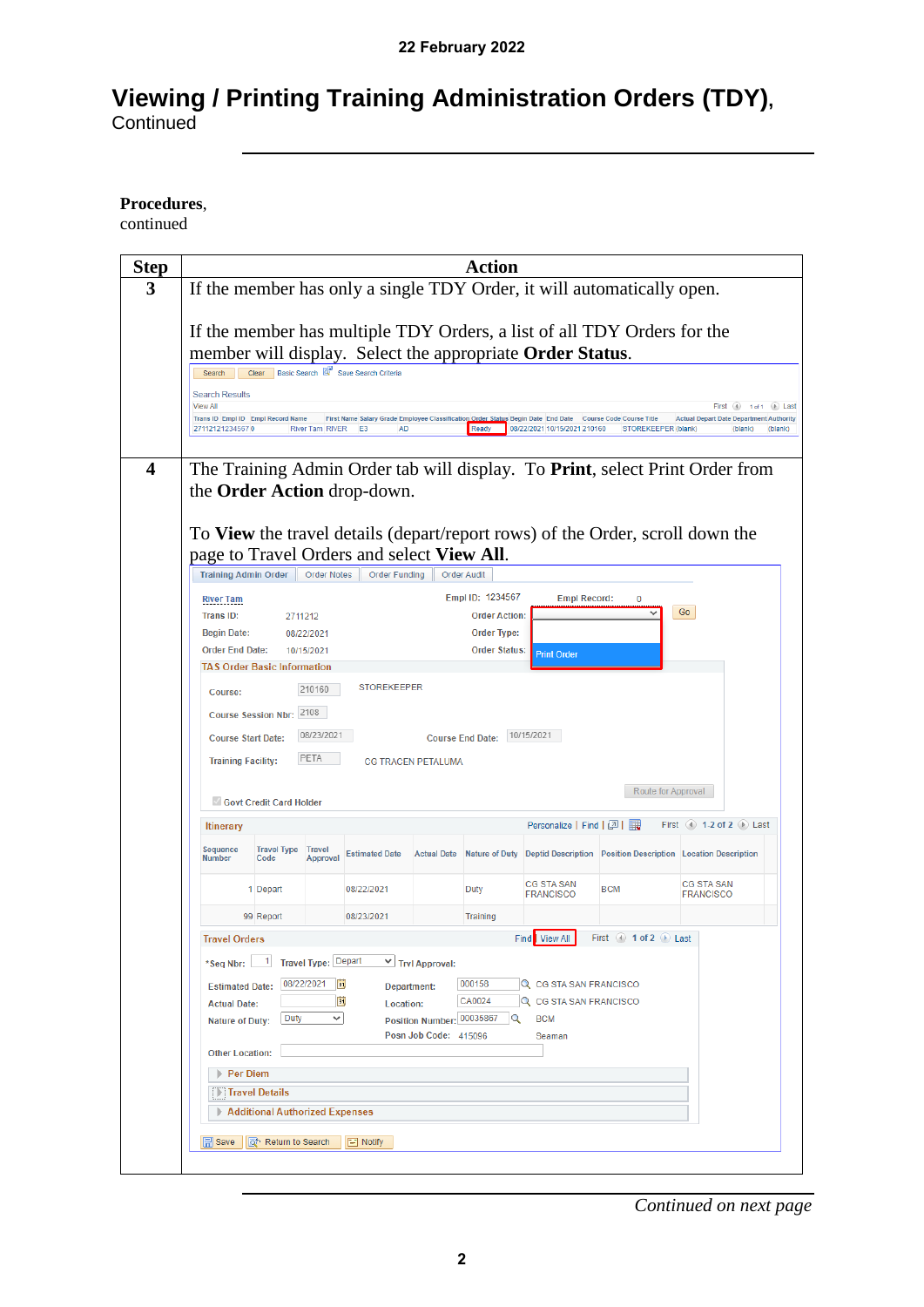# **Viewing / Printing Training Administration Orders (TDY), Continued**

**Procedures**,

continued

| <b>Action</b>                                                                                                                                                           |  |  |  |  |  |  |
|-------------------------------------------------------------------------------------------------------------------------------------------------------------------------|--|--|--|--|--|--|
| To view the travel order notes, select the Order Notes tab.                                                                                                             |  |  |  |  |  |  |
| If there are multiple Contract Clauses (Order Notes), click View All to review                                                                                          |  |  |  |  |  |  |
|                                                                                                                                                                         |  |  |  |  |  |  |
| <b>Training Admin Order</b><br><b>Order Notes</b><br><b>Order Funding</b><br><b>Order Audit</b>                                                                         |  |  |  |  |  |  |
| Empl ID: 1234567<br><b>Empl Record:</b><br>0<br><b>River Tam</b><br>Go                                                                                                  |  |  |  |  |  |  |
| Trans ID:<br><b>Order Action:</b><br>2711212                                                                                                                            |  |  |  |  |  |  |
| <b>TAS</b><br><b>Begin Date:</b><br>Order Type:<br>08/22/2021                                                                                                           |  |  |  |  |  |  |
| Order End Date: 10/15/2021<br>Order Status: Ready                                                                                                                       |  |  |  |  |  |  |
| <b>TAS Order Basic Information</b>                                                                                                                                      |  |  |  |  |  |  |
| <b>STOREKEEPER</b><br>210160<br>Course:                                                                                                                                 |  |  |  |  |  |  |
| Course Session Nbr: 2108                                                                                                                                                |  |  |  |  |  |  |
| 08/23/2021<br>Course End Date: 10/15/2021<br><b>Course Start Date:</b>                                                                                                  |  |  |  |  |  |  |
| PETA                                                                                                                                                                    |  |  |  |  |  |  |
| <b>Training Facility:</b><br><b>CG TRACEN PETALUMA</b>                                                                                                                  |  |  |  |  |  |  |
| Route for Approval<br>Govt Credit Card Holder                                                                                                                           |  |  |  |  |  |  |
| Find View All<br>First $\textcircled{\tiny{\textcircled{\tiny \textcirc}}}$ 1 of 1 $\textcircled{\tiny{\textcircled{\tiny \textcirc}}}$ Last<br><b>Contract Clauses</b> |  |  |  |  |  |  |
| $+$<br>Q<br>*Contract Clause:<br>*Sequence Number:                                                                                                                      |  |  |  |  |  |  |
|                                                                                                                                                                         |  |  |  |  |  |  |
| Show on Printed Order                                                                                                                                                   |  |  |  |  |  |  |
| <b>同</b> Save<br>Return to Search<br>$\equiv$ Notify                                                                                                                    |  |  |  |  |  |  |
|                                                                                                                                                                         |  |  |  |  |  |  |
|                                                                                                                                                                         |  |  |  |  |  |  |

*Continued on next page*